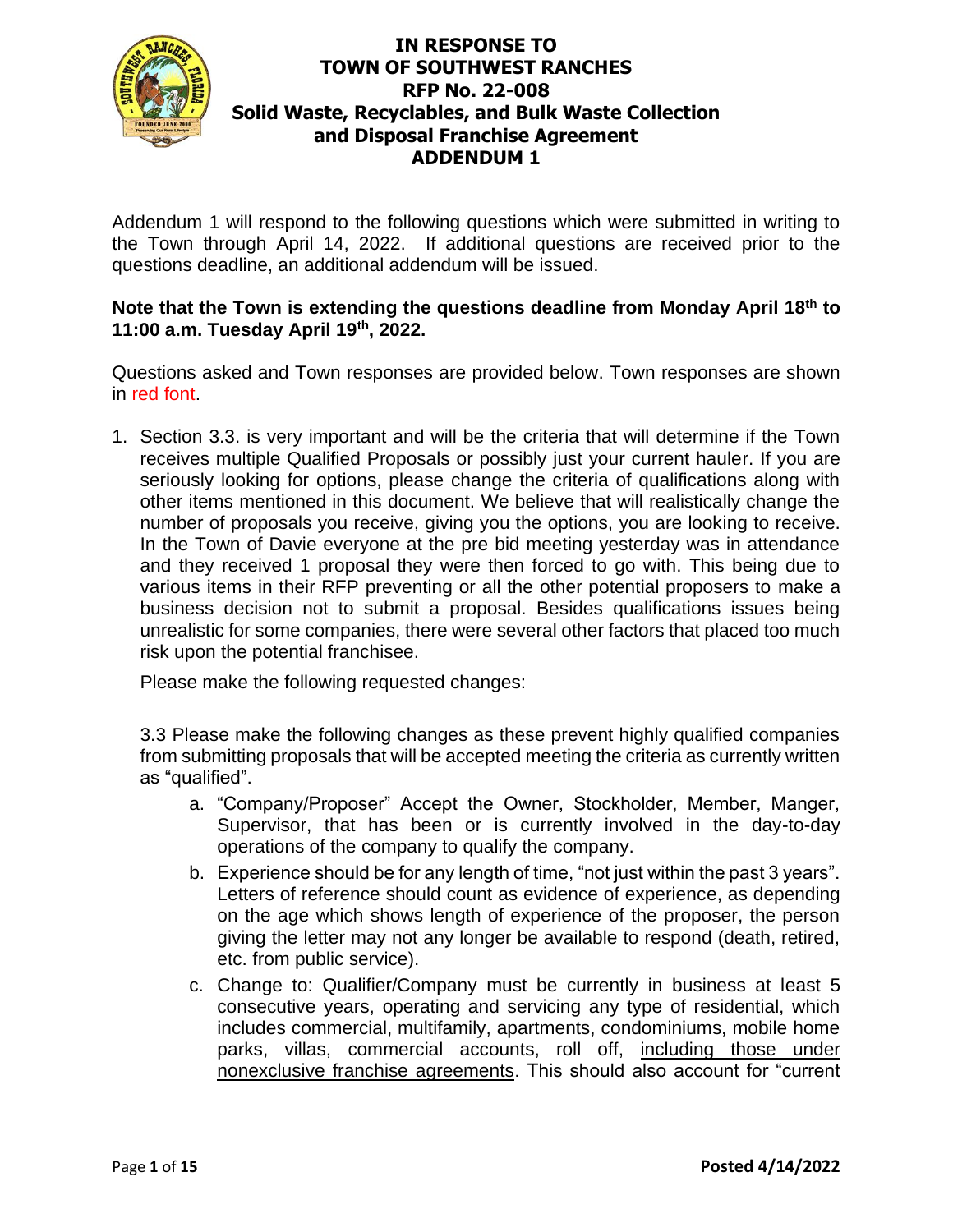

service". "Exclusive Contracts only within the past 3 years" needs to be eliminated.

- d. Contracts should not need to be exclusive or with a governmental entity. Any contract reference should qualify.
- e. The threshold of servicing 2500 dwelling units should be accepted also for non-curbside locations, as some residential accounts use dumpster service or wheel out service. Total units should include all residential units serviced with carts, individual cans, or dumpsters.
- f. Item H excludes commercial service from being with a governmental entity so there is no valid reason why the residential service should need to be by all the reasons stated in above in items  $1 a - e$ , if you are looking to attract highly qualified companies with valid track records to service a smaller city such as Southwest Ranches.
- g. You should be attracting smaller "boutique" companies that will service you as you deserve, the larger companies do not meet this criteria.

**Answer: The Town is revising the following elements of the minimum qualifications:** 

**Section 3.3, Overview, last sentence is revised as follows (additional text is shown as underlined, deleted text is shown in strikethrough):**

*"A Proposer cannot may demonstrate compliance with the experience criteria in Subsections A, B, C, D, E, F, and G below for Proposers by solely-relying on the experience of the individuals that comprise the Proposer's staff or management team."*

**Section 3.3, Experience, Item B is revised as follows (additional text is shown as underlined, deleted text is shown in strikethrough):**

*"The Town prefers that the Proposer is currently must be providing Collection Service under at least two (2) qualifying residential contracts."*

- 2. Chapter 3 will the Town Supervisor be exclusive to the Town of Southwest Ranches? **Answer: No, the Field Supervisor is not required to be exclusive to the Town. As noted in relevant part in the Chapter 3 description, Proposers shall** *"Indicate whether any of these individuals will be used to service any contract or franchise agreement for other cities or communities."*
- 3. Chapter 6 Please allow for Compiled or Reviewed Financial Statements if Audited are not available in lieu of Tax Returns.

**Answer: The Town is revising relevant parts of Chapter 6 in the following manner (additional text is shown as underlined, deleted text is shown in strikethrough):**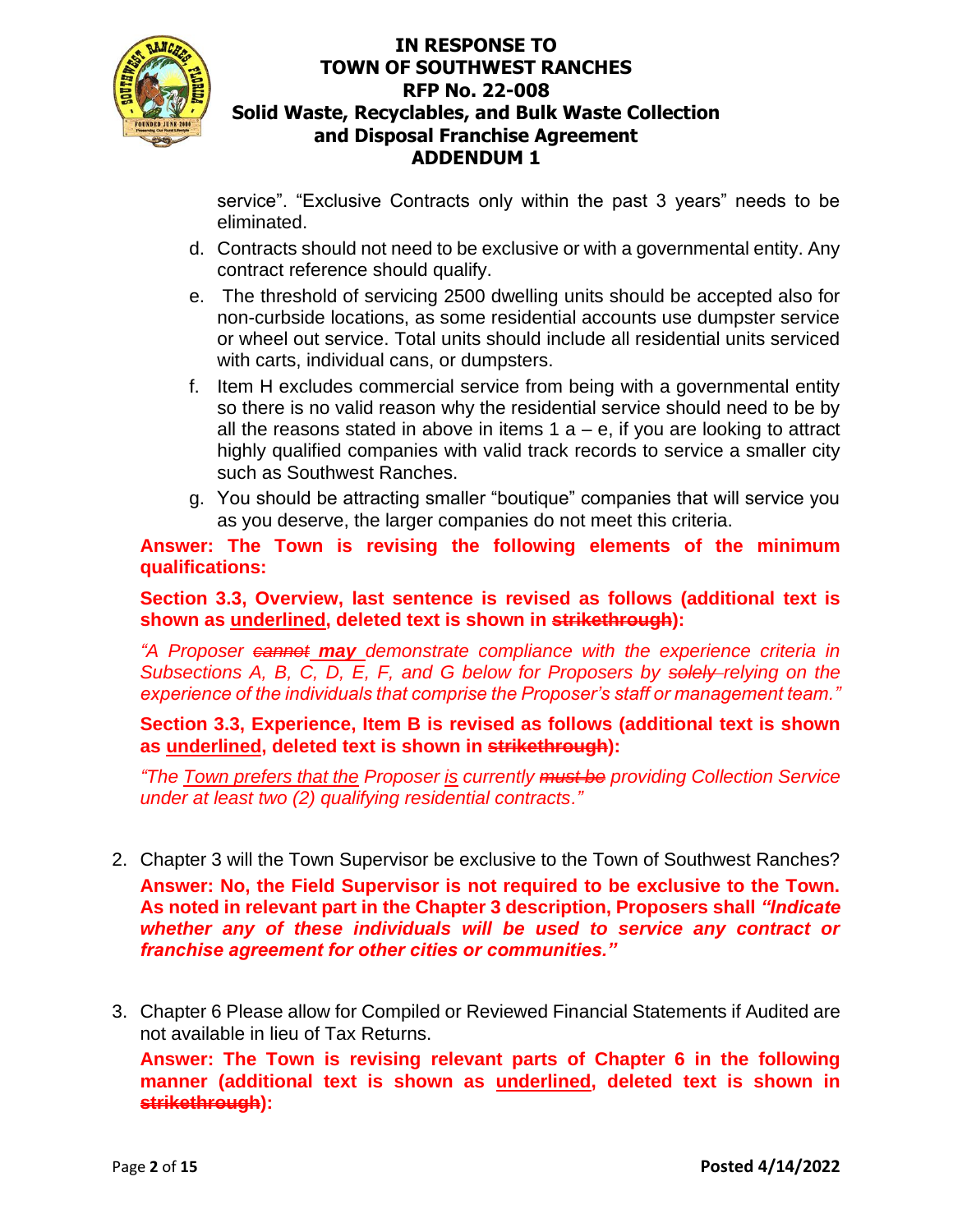

**Section 3.5, Proposal Description, Chapter 6, second paragraph, in relevant part:**

*"If the Proposer does not have audited financial statements, the Proposer may substitute non-audited financial statements and completed federal tax returns for the last two (2) years. In lieu of tax returns, the Proposer may provide compiled or reviewed financial statements."*

4. Exhibit 1 5.D There needs to be a better guarantee of collection for the Contractor on billed amounts. Excess bulk needs to be agreed to and payment received by credit card in advance of pickup during that week, so piles do not sit. If the property owner does not respond the Town should cite them as they have the ability to enforce, leaving the contractor out of getting in the middle and bearing the risk of not being paid.

**Answer: Exhibit A, Franchise Agreement, Section 5.D.(5) is revised as follows (additional text is shown as underlined, deleted text is shown in strikethrough):** 

*"(5) Bulk Waste in excess of twelve (12) cubic yard limit. If a Residential Service Unit places more than twelve (12) cubic yards of Bulk Waste curbside for Collection, the Contractor is not obligated to collect more than twelve (12) yards of Bulk Waste per Collection day. For Bulk Waste in excess of twelve (12) yards, the Contractor may charge the Residential Service Unit the Special Collection Services per cubic yard rate for Excess Bulk Waste as long as the Residential Service Unit has requested such service, and the Contractor and Residential Service Unit have agreed to such Special Collection additional charge shall collect all Bulk Waste and shall automatically invoice the Residential Service Unit for the amount of Bulk Waste exceeding the twelve (12) cubic yard limit in accordance with the fee schedule set forth in Exhibit 1. If the Residential Service Unit does not agree to the Special Collection per cubic yard charge, the Contractor shall notify the Administrator and the Administrator (or his/her designee) will return to the location with the Contractor to resolve the dispute between the Contractor and the Residential Service Unit and determine whether and how much Excess Bulk Waste will be collected, and the amount the Residential Service Unit will be billed for the Special Collection Service per cubic yard rate. In any case of more than twelve (12) cubic yards, the Contractor shall take digital photographs of the entire pile and include a dimensional reference (i.e., a measuring stick) in the photograph prior to Collection to document the size of the Bulk Waste pile. At a minimum, photographs should be taken from three (3) sides of the pile. If the Residential Service Unit fails to remit payment within thirty (30) calendar days, the Town shall bring the nonpayment before its Special Master in accordance with its Code Enforcement procedures. If the amount owed to Contractor is collected, it shall be tendered to Contractor within thirty (30) days from the receipt of same. The Town is not responsible for any uncollected amounts."*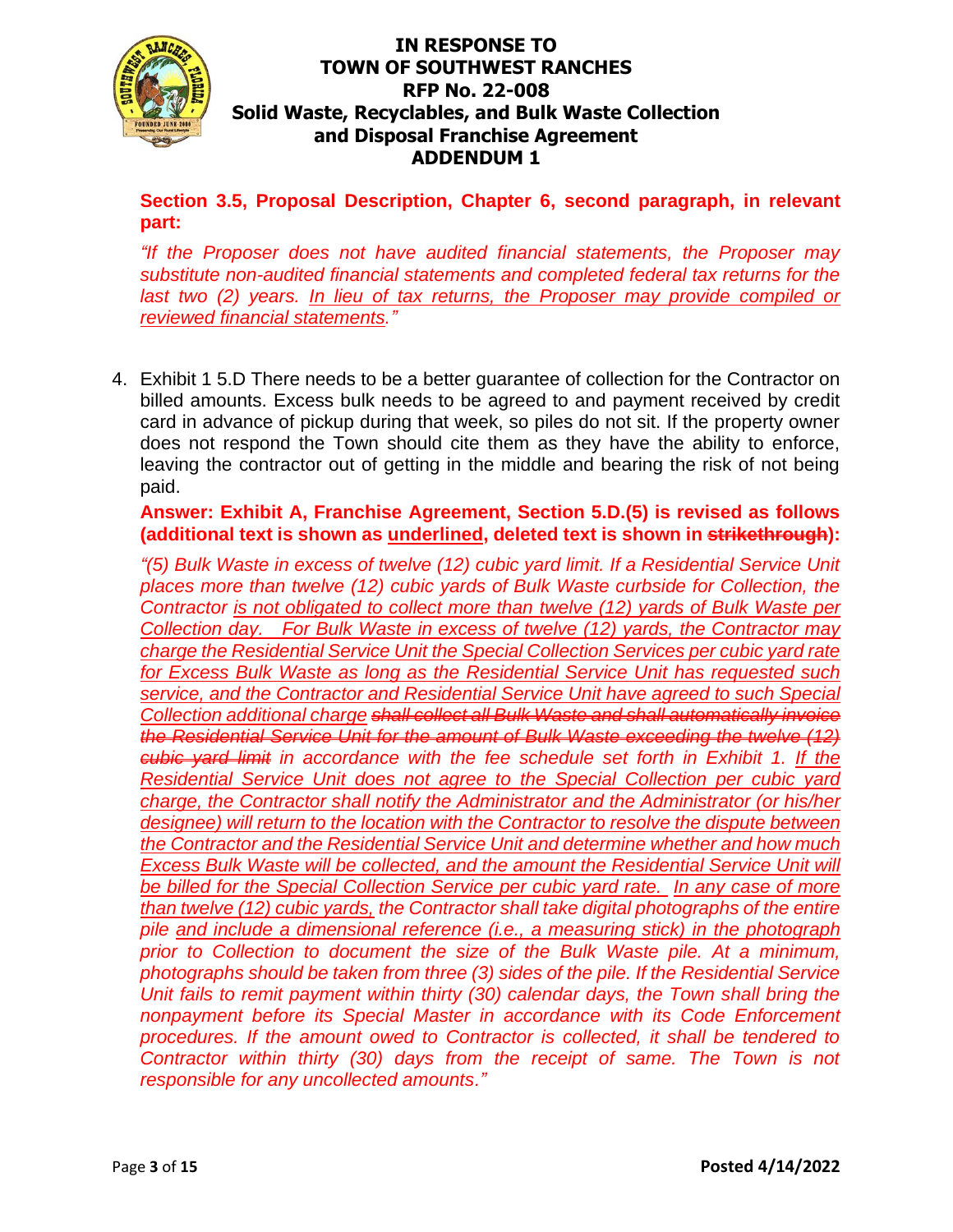

5. Billing for additional carts should be, if the contractor is responsible for payment should follow the procedure of Broward County. The additional cart service is billed by the contractor prior to the beginning of the tax year and needs to be paid by credit card for the entire year prior to the year starting. This procedure may be in the Franchise Agreement.

**Answer: No, the Town will not change the procedure for the Contractor to bill Residential Service Units that request an additional cart. It will be billed by the Contractor as described in Section 6.A.(4) of the Agreement provided as Exhibit A to the RFP.**

6. Replacement carts should be paid by the residential unit in advance of delivery.

**Answer: Section 6.C.(4) of the Agreement provided in Exhibit A of the RFP is revised as follows (additional text is shown as underlined, deleted text is shown in strikethrough):**

*"(4) The cost of replacing Carts due to loss, theft (without a documented police report), or destruction through no fault of the Contractor shall be charged by the Contractor to the Residential Service Unit for an amount not to exceed the Rate schedule set forth in Exhibit 1. This Rate may be adjusted by the Town if the Contractor provides sufficient documentation to demonstrate that such adjustment is warranted. This fee may be collected from the Residential Service Unit by the Contractor prior to or at the time of delivery of the Cart."*

7. After the deadline for asking questions, if there are questions pertaining to completing any of the forms, can proposers still ask the question to the procurement office?

**Answer: Yes, Proposers may contact the Town's Contact Person indicated in Section 1.7 of the RFP after the deadline for asking questions.** 

8. Proposer Experience Forms Appendix Q, please change format to include requested revisions in #1 of this document.

**Answer: See response to Q1. No edits to Appendix Q are necessary.** 

9. Please provide a current list of all commercial accounts with the size container and days of service.

**Answer: Yes, see Attachment A to this Addendum 1, containing two Excel files. One file provides commercial customers currently serviced with front loaders. The second file provides commercial customers currently serviced with roll off containers.**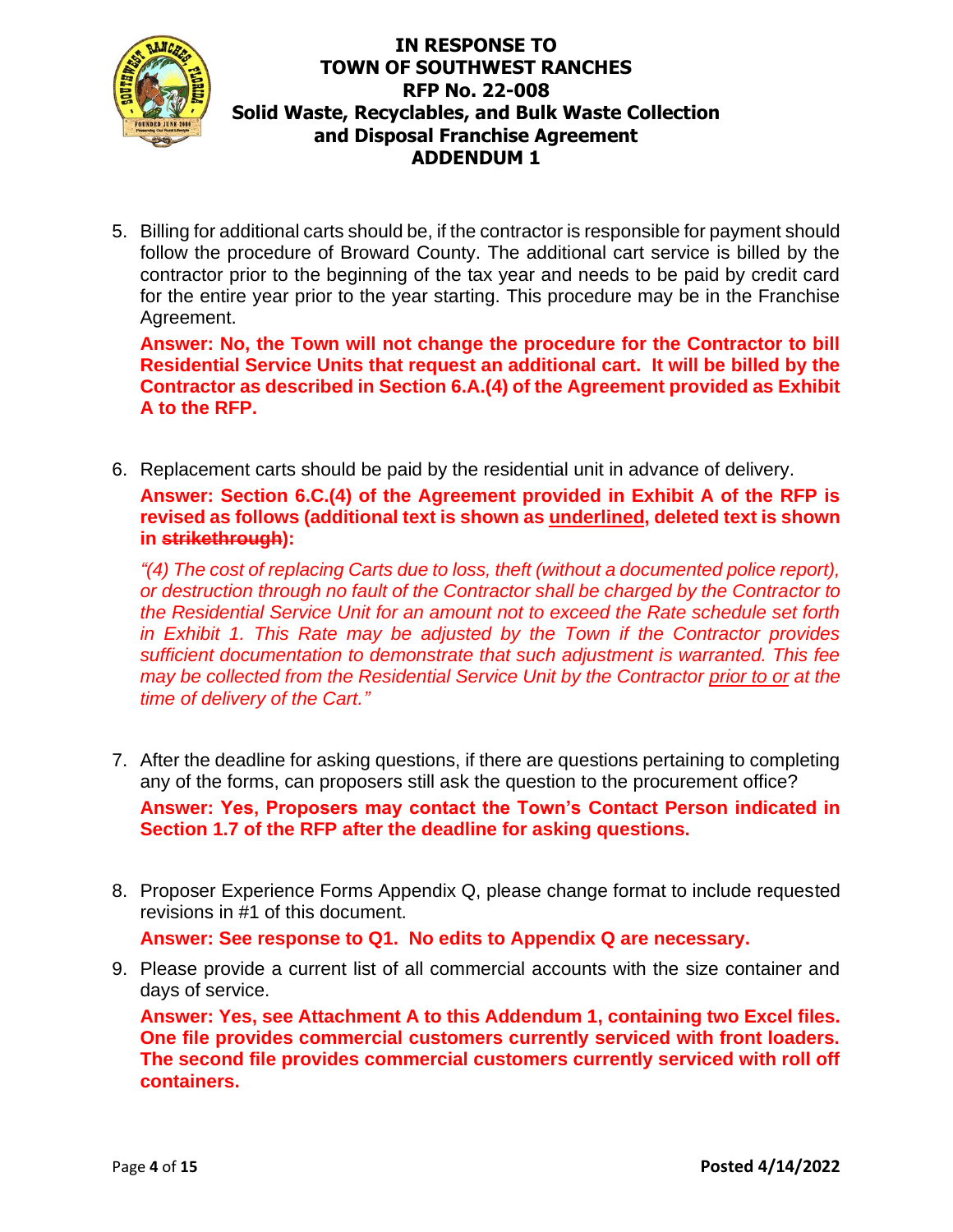

10.Please provide a commercial franchise fee report form the most current month submitted to the Town.

**Answer: See response to Q9 and review Attachment A to this Addendum 1. The franchise fee amounts are equal to 10% of the dollar amounts shown in column H and I, respectively.** 

11.Would the Town consider separating the Bulk/Yard waste into a separate bid where a bidder could on solely that service on combined as it is currently?

**Answer: No, the Town will not separate the Bulk Waste services into a separate agreement; however, as noted in the RFP, subcontractors are allowed. In other words, if an attendee of the pre-proposal meeting wished to include a subcontractor (or be a subcontractor) for the Bulk Waste services, it is allowed. Also note joint ventures are allowed to propose.** 

12.[Regarding Franchise Agreement] Section 1 Renewal option needs to be by both parties agreeing.

**Answer: Section 1.C Renewal Option in the Agreement provided in Exhibit A, already states "with the concurrence of the Contractor".** 

13.[Regarding Franchise Agreement] V. We do not agree the contractor should be responsible for contaminated recyclable material, this is needs to be mitigated through education to the residents. Processing fees and contamination fees are whatever the facilities charge. Contractor cannot see what is in the cart with the lid closed in an automated or semiautomated situation and must be protected from financial risk, which is beyond their control.

**Answer: No edits to the RFP or Agreement will be made in regard to this request. The passage of House Bill 73 which took effect October 1, 2020 and is reflected in Florida Statute 403.706 requires that franchise agreements define "contaminated recyclables". The Town's agreement must follow state law. Also note Section 7.B of the Agreement provided in Exhibit A clearly states the Contractor is not obligated to open a Recycling Cart. Further, Section 11.D and 11.E of the Agreement describe the Contractor's role in education and outreach.** 

14.[Regarding Franchise Agreement] GG would like the ability to negotiate additional holidays to add for employee benefits due to the difficulty in the current jobs market to attract quality employees.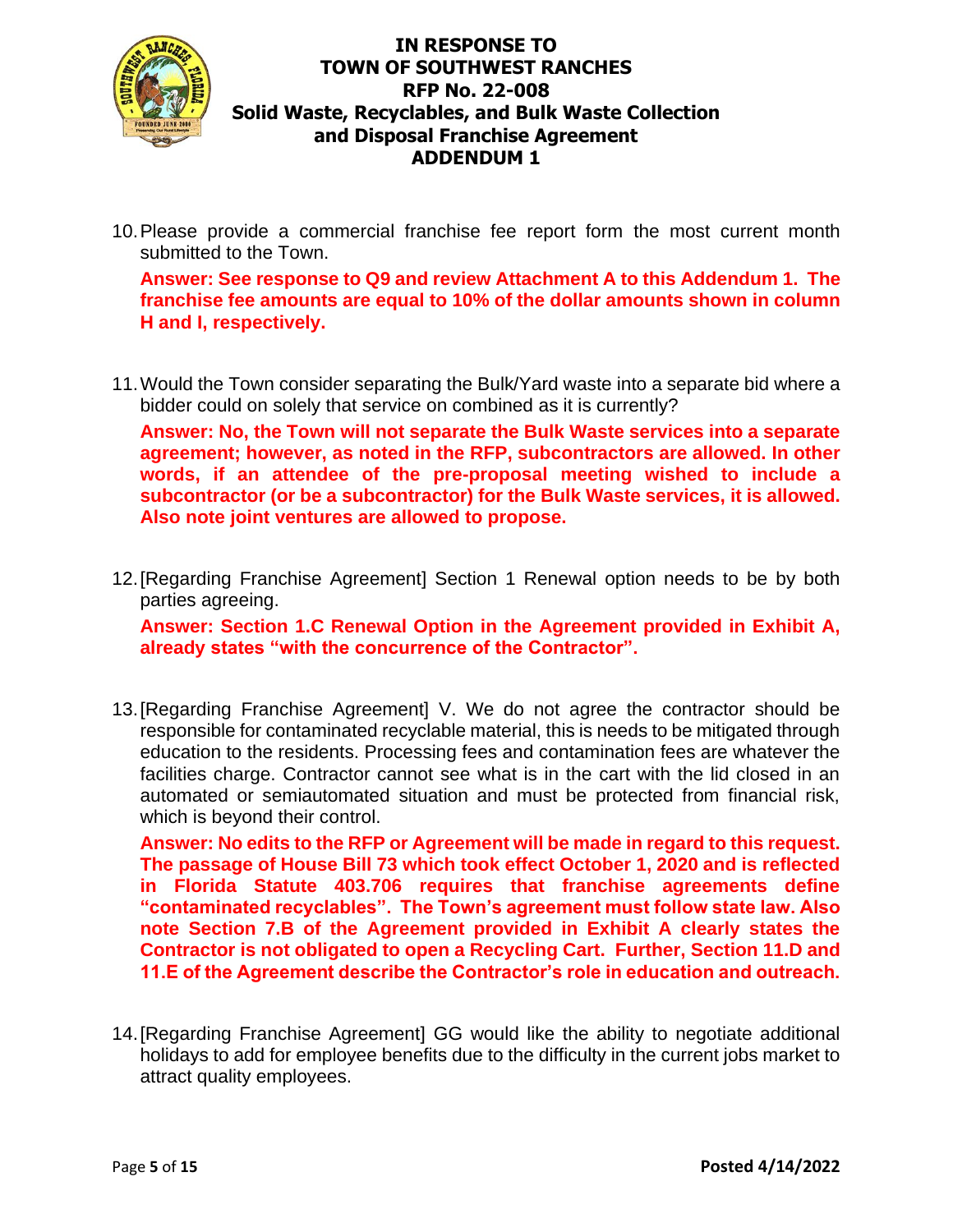

**Answer: The Town is willing to add more holidays to the definition of Holidays and anticipates these additional holidays would be agreed upon during negotiations with the Winning Proposer.** 

15.[Regarding Franchise Agreement] RR. Please change to 96-gallon carts as with boxes from holidays and increased Amazon/Home deliveries and the emphasis on additional recycling it would be more beneficial and possibly reduce collection costs for additional carts if they were the same size as solid waste containers.

**Answer: No, the Recycling Carts will remain approximately 65-gallons in size.** 

16.[Regarding Franchise Agreement] WW Do not agree with the retainage procedure. We need the ability suggest or negotiate alternative language.

**Answer: The Town will remove the performance incentive language from the Agreement provided in Exhibit A in its entirety. This means the following sections and subsections in the Agreement are deleted (deletions shown as strikethrough text):** 

*Section 2, Definitions (Items II and WW):* 

*II. Initial Period means the period from April 1, 2023 through January 31, 2024.*

*WW. Retainage means the amount the Town withholds from its monthly Residential Collection Service payment to the Contractor pending completion of the Town's Monthly Performance Evaluation of the Contractor's performance as described in Section 12, below.*

*Section 12, Residential Rates and Billing (Sections K and L):*

*K. Retainage and Monthly Performance Evaluations. Each month the Town shall evaluate the Contractor's performance of the Essential Duties based on the Performance Criteria set forth on the Monthly Performance Evaluation Form attached as Exhibit 5. The Town will complete and submit a copy of the completed evaluation to the Contractor within ten (10) Days after the end of the month in which the services were rendered. Commencing after the expiration of the Initial Period and continuing each month thereafter during the Term, the Town shall withhold and retain five percent (5%) of the Contractor's monthly Residential Collection Service payment pending completion of the performance evaluation for that month. The overall monthly evaluation results will determine the amount of the retained monthly Residential*  **Collection Service payment the Contractor will receive. If the Contractor fails to meet** *one or more of the Essential Duties Performance Criteria stated on the Monthly Performance Evaluation Form, then it shall not be entitled to receive the percentage of the Retainage applicable to each such criterion and the Town shall be entitled to*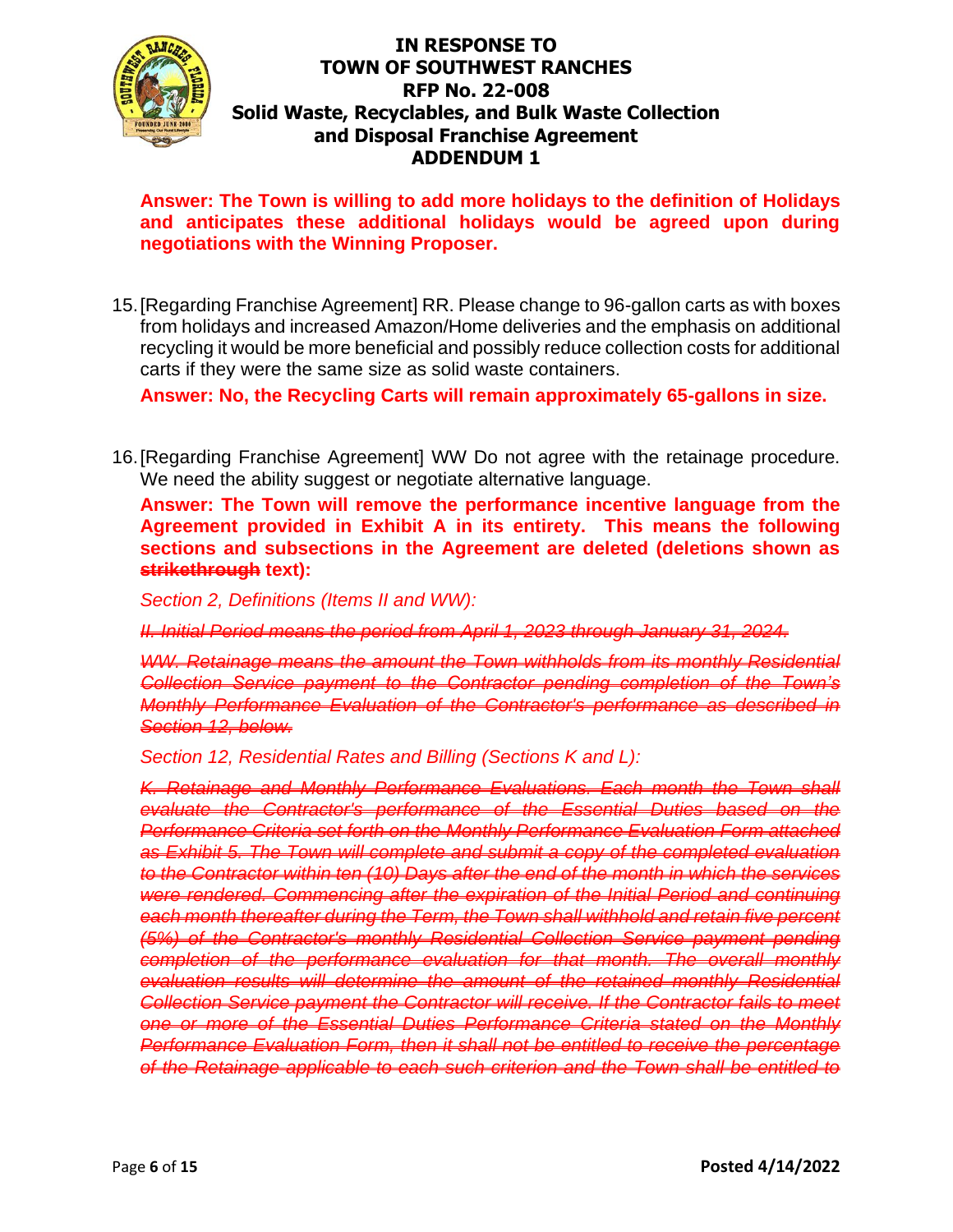

*keep the same. The Administrator's decisions regarding the Contractor's performance of the Essential Duties shall be final and non-appealable.*

#### *L. Performance Incentive Payments.*

*(1) Purpose. The Performance Incentive described in this Section 12.L. has been designed to provide the Contractor reasonable flexibility to exercise its expertise and knowledge of best management practices to exceed the Performance Criteria for the Essential Duties. The Performance Incentive affords the Contractor an opportunity to be rewarded each month that it exceeds specific performance benchmarks as further described in this Section.* 

*(2) Description. Subject to the monetary limitations stated in Section 12.L (4) below, the Contractor may earn Performance Incentive payments each month by exceeding designated benchmarks in its performance of the Essential Duties as stated on the Performance Incentive Table attached as Exhibit 5 Monthly Performance Incentive Benchmarks and Calculation Example.* 

*(3) Eligibility. Performance Incentive payments reward the Contractor for exceeding the performance expectations for the same Essential Duties on which it is evaluated each month. Accordingly, the Contractor shall not be eligible to receive a Performance Incentive payment with respect to any Essential Duty for which the Contractor did not receive the full amount of Retainage withheld because it failed to meet the applicable Performance Criteria in its Monthly Performance Evaluation for that same month.* 

*(4) Annual Maximum Amount. The maximum Performance Incentive amount payable each Operating Year will equal five percent (5%) of the gross Residential Collection Service payment the Contractor is eligible to receive for that Operating Year. The monthly Performance Incentive payment amount will be determined as stated on the attached Exhibit 5. The Town will evaluate the Contractor's performance monthly, determine any Performance Incentives earned, and disburse the earned amounts quarterly as a lump sum payment in accordance with the following schedule:*

| <del>Quarter</del>                                                                | ملطوييوها<br><del>Fayapro</del>                |
|-----------------------------------------------------------------------------------|------------------------------------------------|
| $\bigcap$ ctobor<br>$f_{\text{heat}}$<br><del>ञ्जलसम्ब</del><br><del>unougn</del> | $l$ anyary 20th<br><del>January oom</del>      |
| Docombor<br><del>DUJU MJOJ</del>                                                  |                                                |
| <del>January through March</del>                                                  | $\Delta$ pril $20$ th<br><del>, 101 11 -</del> |
| April through June                                                                | <u>հորչ 30th</u><br><del>oury-</del>           |
| July through Contambor                                                            | )ntohar 90th                                   |

*(5) Monthly Maximum Amount. The maximum Performance Incentive amount accruable each month will equal one twelfth (1/12th) of the maximum Performance Incentive amount payable for the applicable Operating Year.*

**EXHIBIT 5 Is deleted in its entirety.**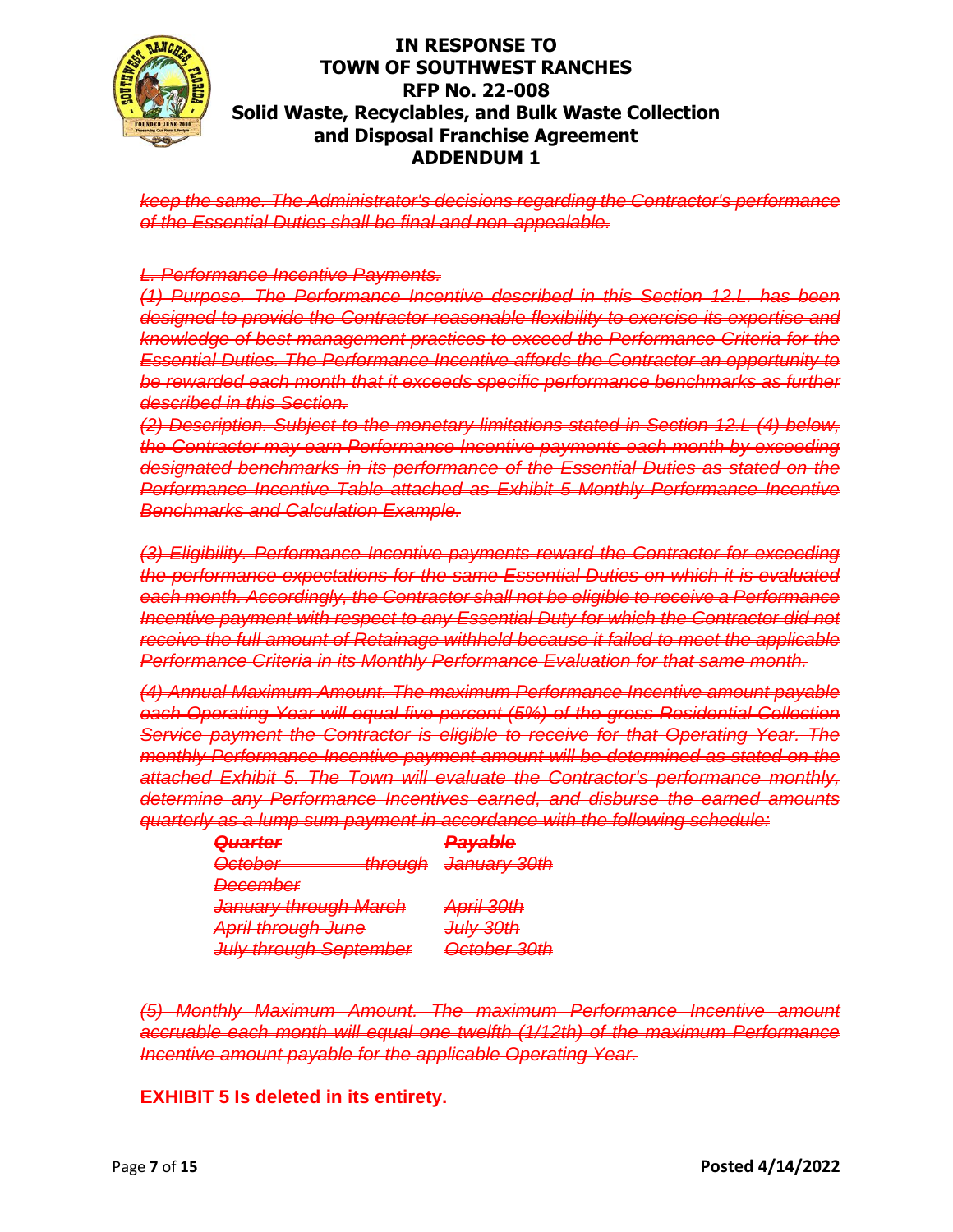

- 17.[Regarding Franchise Agreement] How many current back door pickups are there? **Answer: The Town is only aware of one current back door pickup customer.**
- 18.[Regarding Franchise Agreement] H. Pickup hours. Would commencing the pickup times to start at 6:00 a.m. be possible? With current congestion at the disposal facilities, all trucks starting at 7:00 a.m. seem to arrive at around the same time, this 1-hour difference would increase productivity and service to the Town, getting them done with routes earlier.

**Answer: No, the Town will not revise the hours of collection.** 

19.[Regarding Franchise Agreement] 5 B (4, 5, 6) Excess bulk waste procedure as identified in # 4 on page 1 of this document needs to be implemented not place the risk on the contractor. Photos, etc. need to be sent to the City who send to property owner for approval and payment in advance directly to the contractor for pick up the same week. This eliminates magistrate hearings, questions regarding size of piles, etc. With very large piles it can also be suggested the property owner plan ahead and make arrangements for a roll off prior to placing piles out by the street. Possibly any bulk/yard waste volumes in excess of 12 yards. Property owner needs to order a roll off.

#### **Answer: See response to Q4 above.**

20.[Regarding Franchise Agreement] Section 6 All carts should be a standard 96-gallon size to maximize use, not to create confusion. Offering various sizes to a Town of only 2600 units, considering 1x per pickups with plenty of room for storage really does not make any sense.

**Answer: See response to Q15 above.** 

21.[Regarding Franchise Agreement] Section 11 with locations labeled TBD, or N/A a contractor has no way to factor those costs into the bid, there must be some way for the contractor to be protected and compensated.

**Answer: As indicated in Section 11 A of the Agreement provided in Exhibit A of the RFP, in the table of locations, the asterisk (\*) indicates possible future locations. The Town does not know service levels for those items indicated "TBD", though we anticipate it would not exceed the service listed for other locations listed in the table.**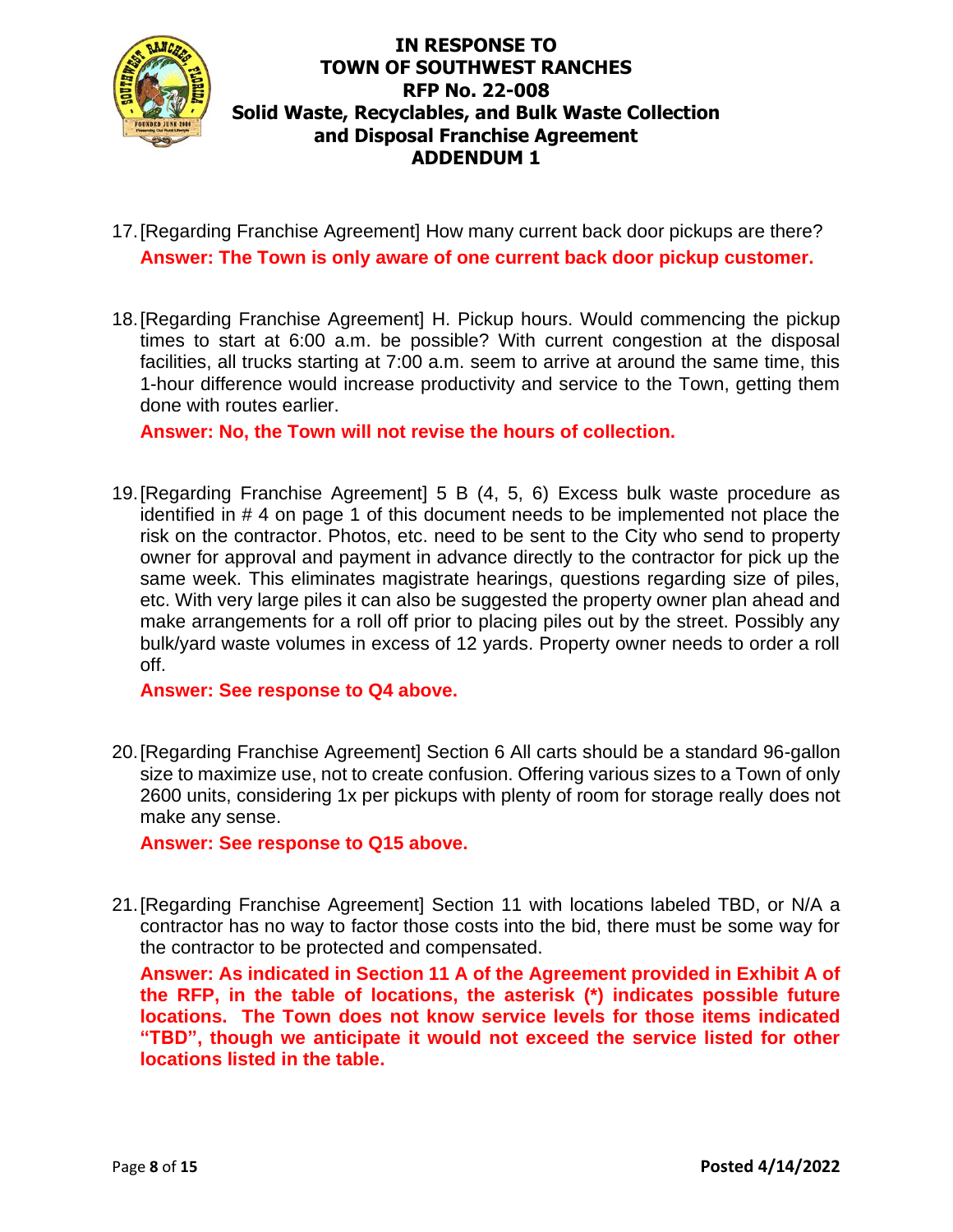

22.[Regarding Franchise Agreement] Section 12 F. There should no 5% limit on CPI especially the way operation costs are increasing and no reduction, as this is only adjusted once per year and a contractor has no way to recapture costs that increase in the middle of the year. This is another financial risk to the contractor.

**Answer: The Town is revising Section 12.F subpart (3) of the Agreement provided as Exhibit A to the RFP to increase the cap from 5% to 6% in the following manner (additional text is shown as underlined, deleted text is shown in strikethrough):**

*"The rates as adjusted for the CPI Index shall be rounded to the nearest penny. Notwithstanding anything else contained herein, a single CPI adjustment to the Rates shall not exceed five six percent (5%) (6%) and there shall be no "catch up" adjustment to the Rates in future years (i.e., there will not be an adjustment to the Rates in the future to offset or mitigate the effect of the five six percent (5%) (6%) "cap" in a year when the CPI adjustment would exceed five six percent (5%) (6%), but for the five six percent (5%) (6%) limitation contained herein)."*

23.[Regarding Franchise Agreement] Any rate adjustment should not need Town Council approval if the increases are in the franchise agreement which has been previously approved, and they are automatically tied to an index. The formula and amount is the only thing that should need approval from the Town Administrator.

**Answer: The Town is revising Section 12 Residential Rates and Billing, item F subpart (1) of the Agreement provided as Exhibit A to the RFP in the following manner (additional text is shown as underlined, deleted text is shown in strikethrough):**

*"Subject to the conditions herein and Council approval, on October 1, 2023 and each October 1 thereafter during the term of this Agreement, the portions of Rates indicated in Exhibits 1 and 2 may shall be adjusted, upward or downward, by the Administrator, in an amount that is equal to the percentage change (PC) in the Consumer Price Index for All Urban Consumers (Series Title: Garbage and trash collection in U.S. city average, all urban consumers, seasonally adjusted; Series ID: CUSR0000SEHG02), as published by the United States Department of Labor, Bureau of Statistics, or a successor agency ("CPI") during the most recent twelve (12) consecutive month period ending on the last day of the month of April. For example, with regard to the CPI adjustment on October 1, 2024, the relevant period will be May 1, 2023 through April 30, 2024. for the twelve (12) month period."*

24.[Regarding Franchise Agreement] Section 12 H. Generation factor should be "trued up" once per year increase or decrease as disposal fees are a major portion of the contractors' expenses, factor affecting this do change, and to ask someone not to consider an adjustment but one time in a 7.5-year time frame is unreasonable.

**Answer: No, the Town will not adjust the language in 12.H of the Agreement provided as Exhibit A to the RFP relating to generation factors.**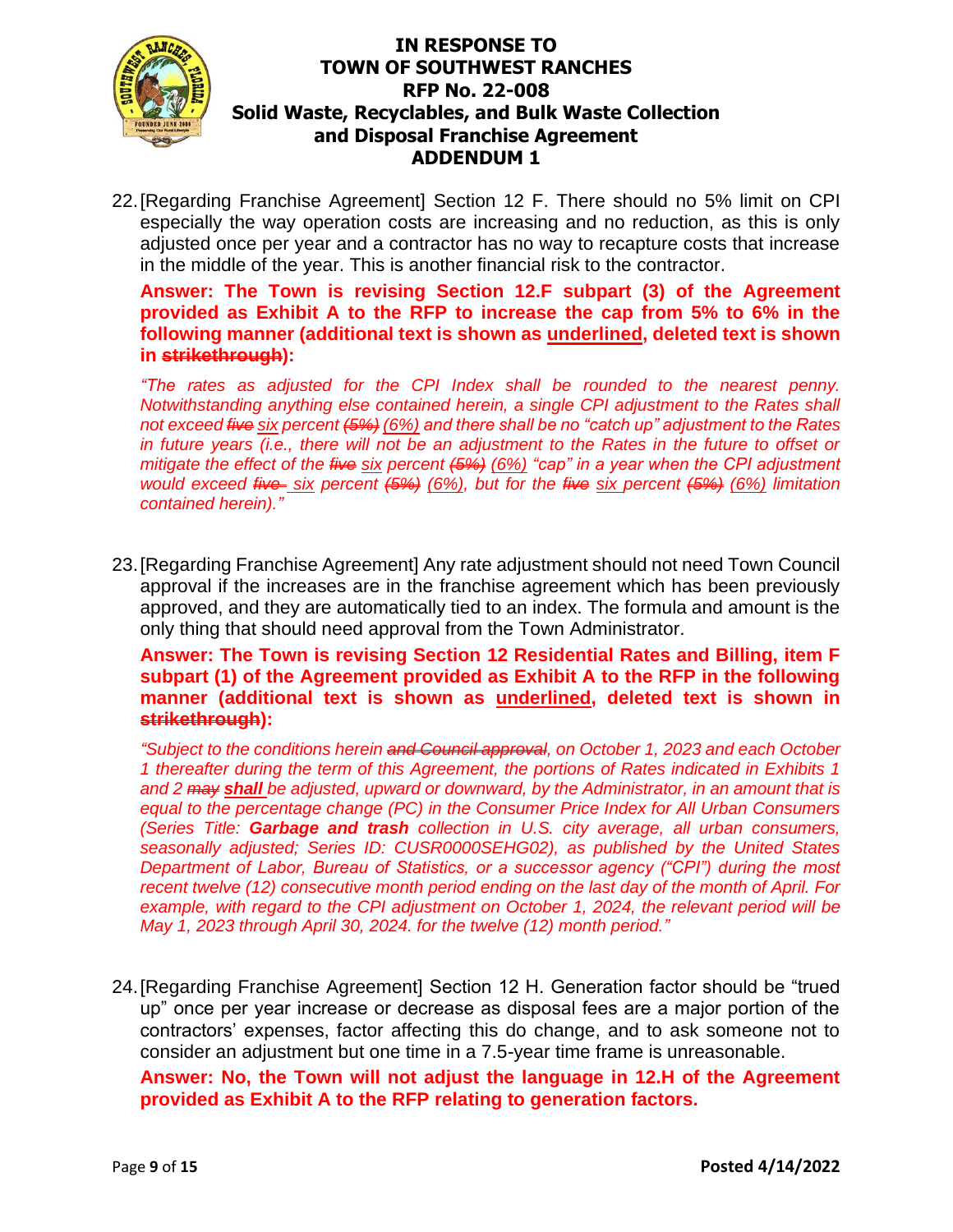

25. [Regarding Franchise Agreement] K. We do not agree with any retainage, but some negotiated performance standards the contractor must adhere to with reasonable flexibility to daily changing circumstances. This will only cause proposers to inflate the price to protect themselves. The contractor just needs to abide by the agreement and pick up the material in a timely manner as agreed upon. This is why the Town needs to hire as their partner a qualified company with a solid track record.

**Answer: See response to Q16 above.** 

26.[Regarding Franchise Agreement] L. Incentives are great if contractor exceeds expectations. This can be negotiated.

**Answer: See response to Q16 above.** 

27.[Regarding Franchise Agreement] Section 15 Please remove the word "audited" as not all companies produce audited financial statements replace with reviewed or compiled.

**Answer: See response to Q3 above.** 

28.[Regarding Franchise Agreement] Section 20 C. Please change time for missed collections complaints received that need to be collected the same day to noon, anything after noon time should need to be collected before noon the following day. This follows Broward County's language and other Cities.

**Answer: The Town is revising Section 20.C of the Agreement provided as Exhibit A to the RFP to adjust the time for missed collection in the following manner.** 

#### **Section 20 SERVICE INQUIRIES, COMPLAINTS, AND PROPERTY DAMAGE item**  C as follows (deletions shown as strikethrough text):

*"For those complaints related to missed Collections, Contractor shall make every effort to return to the service address and collect the missed materials that same day. For missed Collection complaints that are received by <del>3:00</del> 12:00 <i>p.m. on a Work Day, the Contractor must return to the service address and collect the missed materials that same day. For missed Collection complaints that are received after 3:00 12:00 p.m. on a Work Day, the Contractor must return to the service address and collect the missed materials by noon of the following Work Day."*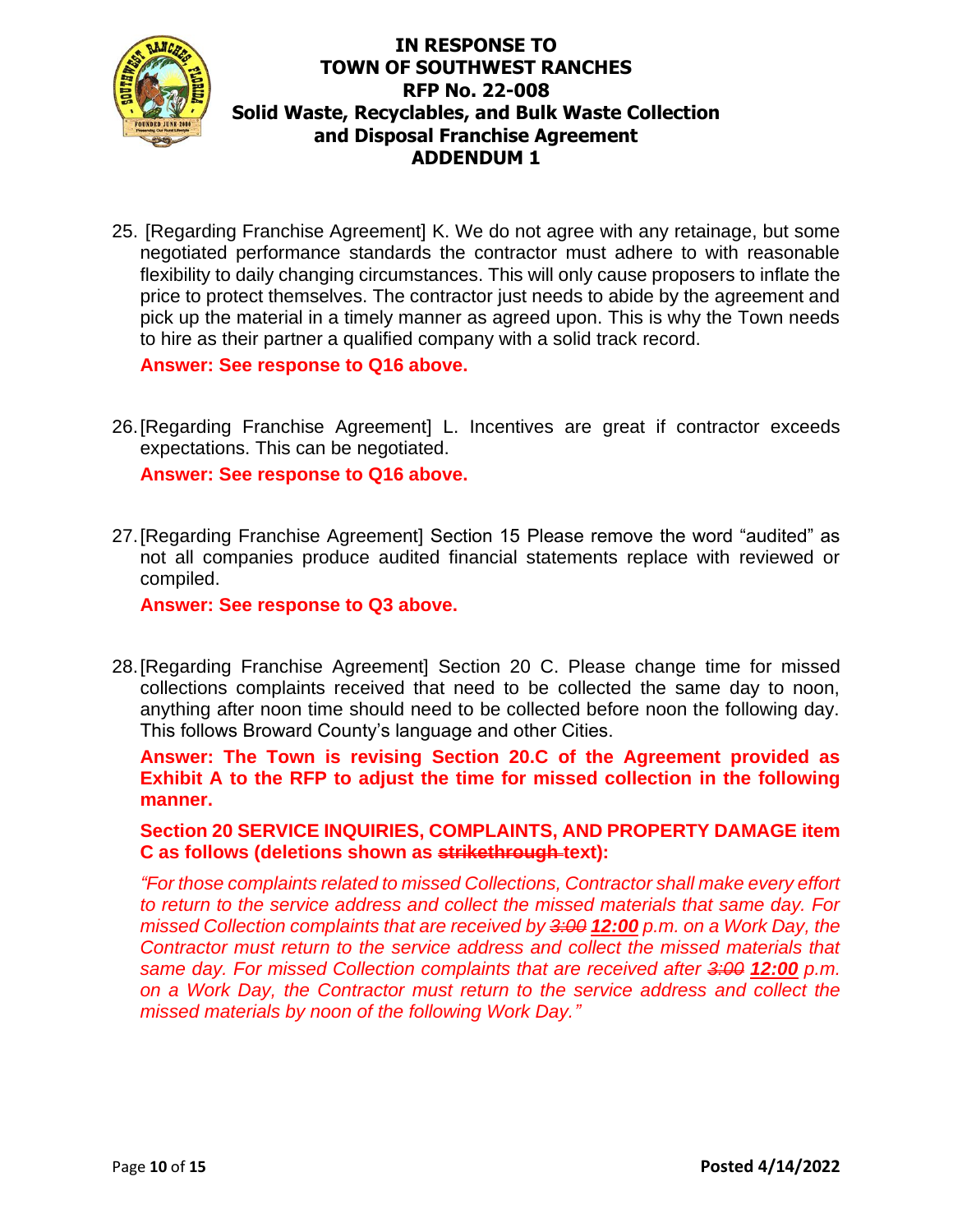

29.[Regarding Franchise Agreement] Can the bid due date be extended by one week as the week prior is the National Waste & Recycling Association yearly conference & seminar, May 9 – 12 where we believe a lot of industry individuals will be attending.

**Answer: No, the Town is not revising the Proposal due date at this time.** 

30.Will the City accept alternate proposals, specifically for the separate collection of bulk waste?

**Answer: No, the Town will not accept separate Proposals only for bulk waste collection. See response to Q11 above.** 

31. Is the City willing to adjust the bulk pick up schedule as stated in the RFP from three days per week to a five or six days per week schedule in order to maintain the assets and employees necessary to perform the bulk and yard waste collection services as proscribed in the RFP?

**Answer: Yes, the Town will allow Bulk Waste Collection Service to occur six days per week. Note that Section 5.B. of the Agreement provided as Exhibit A to the RFP has no requirements for specific days of service; only requires Collection Service every other week per Residential Service Unit. Also note Section 5.H of the Agreement allows for Residential Collection Services to occur Monday through Saturday.** 

32.3.3 MINIMUM QUALIFICATIONS Overview Last Sentence revision request,

Current Sentence: A proposer cannot demonstrate compliance with the experience criteria in Subsections A, B, C, D, E, F, and G below for Proposers by solely relying on the experience of the individuals that comprise the Proposers staff or management team.

Question - Would the Town consider revising the last sentence by removing the word "cannot" and replacing with "can" as written below?

Revision: A proposer can demonstrate compliance with the experience criteria in Subsections A, B, C, D, E, F, and G below for Proposers by solely relying on the experience of the individuals that comprise the Proposers staff or management team. **Answer: See response to Q1 above.** 

33. Would the Town consider revising the Experience, A statement as written below?

Revision: The Proposer or the Proposers Principals or Management team must have at least five (5) years' experience in the waste and recycling industry and have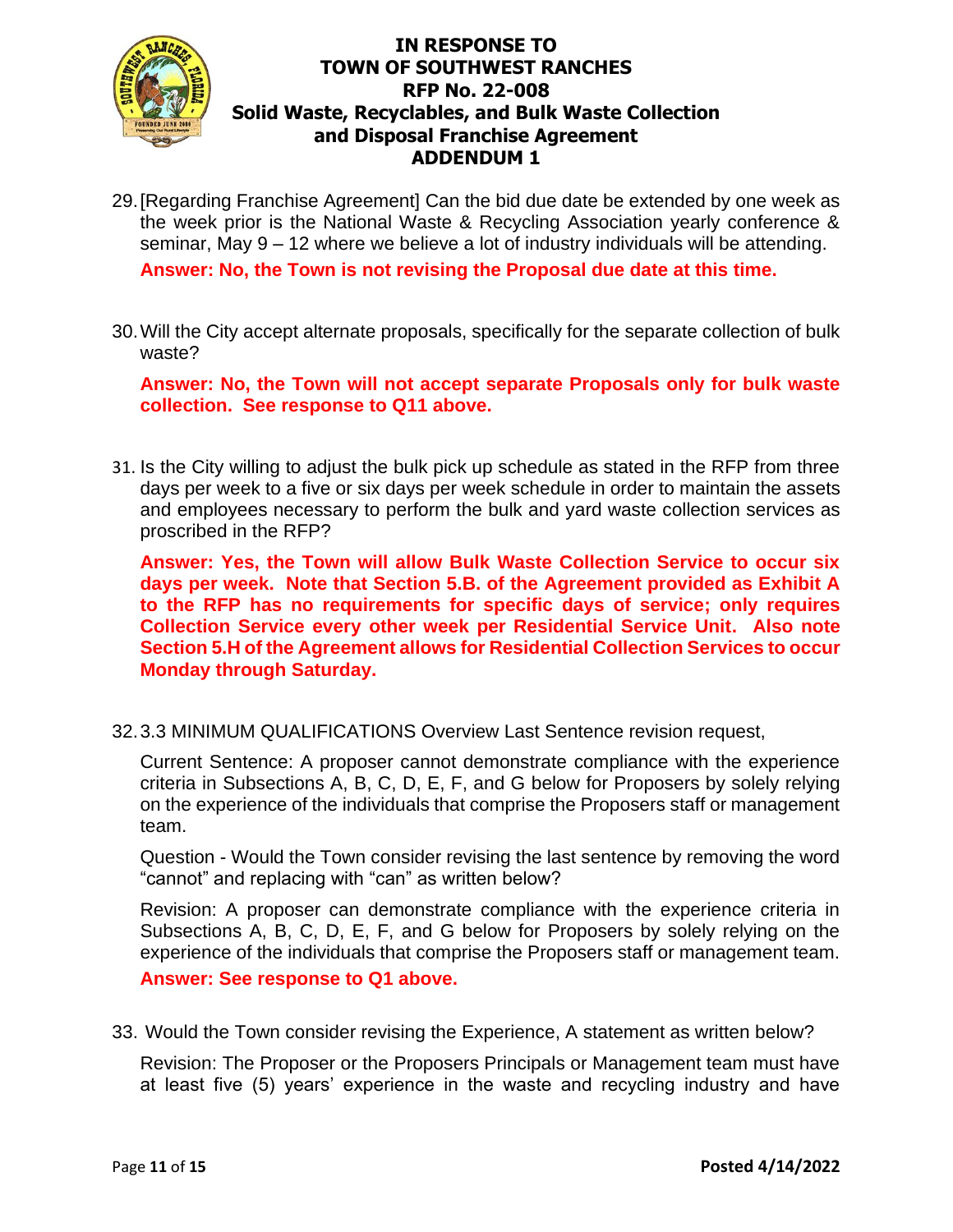

provided collection services curbside pursuant to qualifying contracts described in section C below.

**Answer: No, the Town will not revise this item A under Section 3.3, Minimum Qualifications.** 

34.Would the Town consider revising the Experience, B statement as written below?

Revision: The Proposer has provided collection service under at least two (2) qualifying residential contracts.

**Answer: See response to Q1 above, which modified item B.**

35.Would the town consider lowering the dwelling units from 2500 down to 1000 dwelling units?

**Answer: No, the Town will not revise this item D under Section 3.3, Minimum Qualifications.**

- 36.Would the Town consider an alternative Bulk Collection proposal format? **Answer: Yes, see response to Q4 above.**
- 37.Definitions Item G, H BULK TRASH/BULK WASTE

In the definition for bulk trash, it makes mention of many materials form white goods to rocks to furniture including roofing materials. Bulk Waste definition combines bulk trash with yard waste. Items such as, appliances, roofing materials, and concrete cannot be mixed with yard waste, in fact most of the items you list in bulk trash definition cannot be collected and accepted in any facility.

Question: Would the Town consider changing the definition for Bulk Trash/Bulk Waste to the suggestion below?

**Answer: No, the Town will not change the definition of Bulk Trash or Bulk Waste. As noted in Section 5.B. of the Agreement provided as Exhibit A to the RFP, specifically part (3):**

*"The Contractor may collect Bulk Trash and Yard Trash in the same vehicle or in separate vehicles but shall collect such material in such a way that Yard Trash can be separated for recycling. Residents are asked to place non-containerized Yard Trash separate from Bulk Trash into an unobstructed pile so as to permit the Contractor to collect such Yard Trash with a grapple or clam truck, although at times hand collection, or an alternative method of collection, may be required. Collection of Yard Trash shall be on the same Collection day as Collection of Bulk Trash."*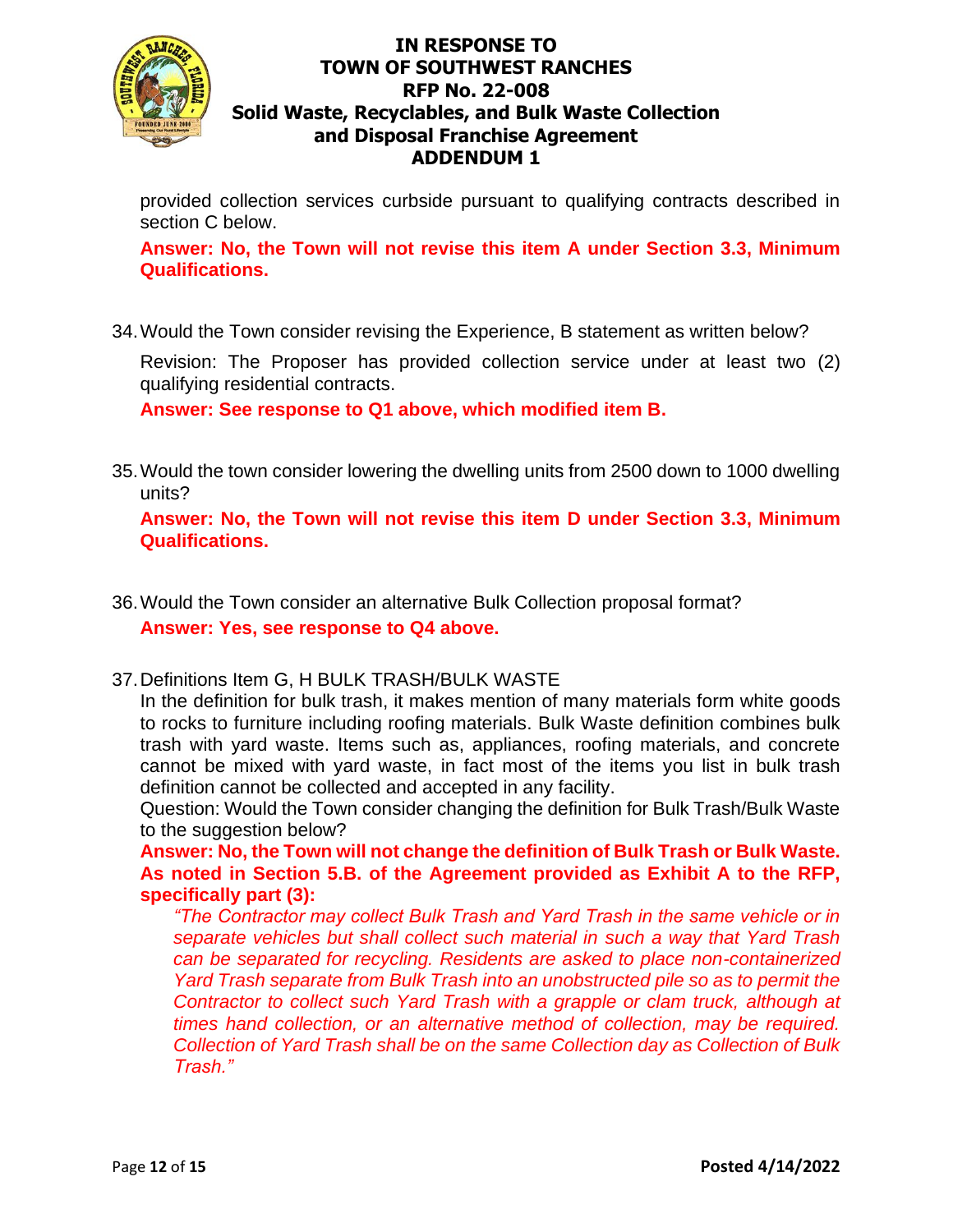

## 38.**Page 24 – K RETAINAGE AND MONTHLY PERFORMANCE EVAULATIONS**

**Question** - Will the town consider removing section K, and addressing issues thru the liquidated damages section where all these issues are already addressed, may I suggest the following as timelines?

Missed pick-up – within 24 hrs.

Property Damage – within 72hrs.

Cart replacement – within 48 hrs.

**Answer: See response to Q16 above, which removes references to performance incentives and retainage in their entirety.** 

**Also see response to Q28 regarding timing for missed collections.** 

**Regarding property damage, as noted in Section 20.F of the Agreement, the Contractor may request a time extension beyond the 2 day period. The Town is not modifying the current language in the Agreement.**

**As noted in Section 6.C of the Agreement, Contractor has five days to replace carts. The Town is not modifying the current language in the Agreement.** 

39.SECTION 43 ASSIGNMENT Current Sentence: The Town shall have full discretion to approve or deny, with or without cause, any proposed or actual assignment by the Contractor.

Question-Will the town consider replacing the verbiage in the above sentence to the below revision?

Revision: The Town will not unreasonably deny any proposed or actual assignment by the Contractor.

**Answer: No, the Town is not willing to make the suggested change.** 

40.SUBCONTRACTING Current Sentence: Contractor shall not employ subcontractors without the advance written permission of the Town.

Question-Will the town consider replacing the verbiage in the above sentence to the below revision?

Revision: Contractor shall not employ subcontractors without the advance written permission of the Town, said permission shall not be unreasonably withheld.

**Answer: No, the Town is not willing to make the suggested change.**

## 41.SECTION 5 RESIDENTIAL COLLECTION SERVICES

Current Sentence: The Contractor shall provide Residential Solid Waste Collection using Automated Collection Service to all Residential Service Units in the Service Area two (2) times per week with not less than forty-eight (48) hours or more than seventy-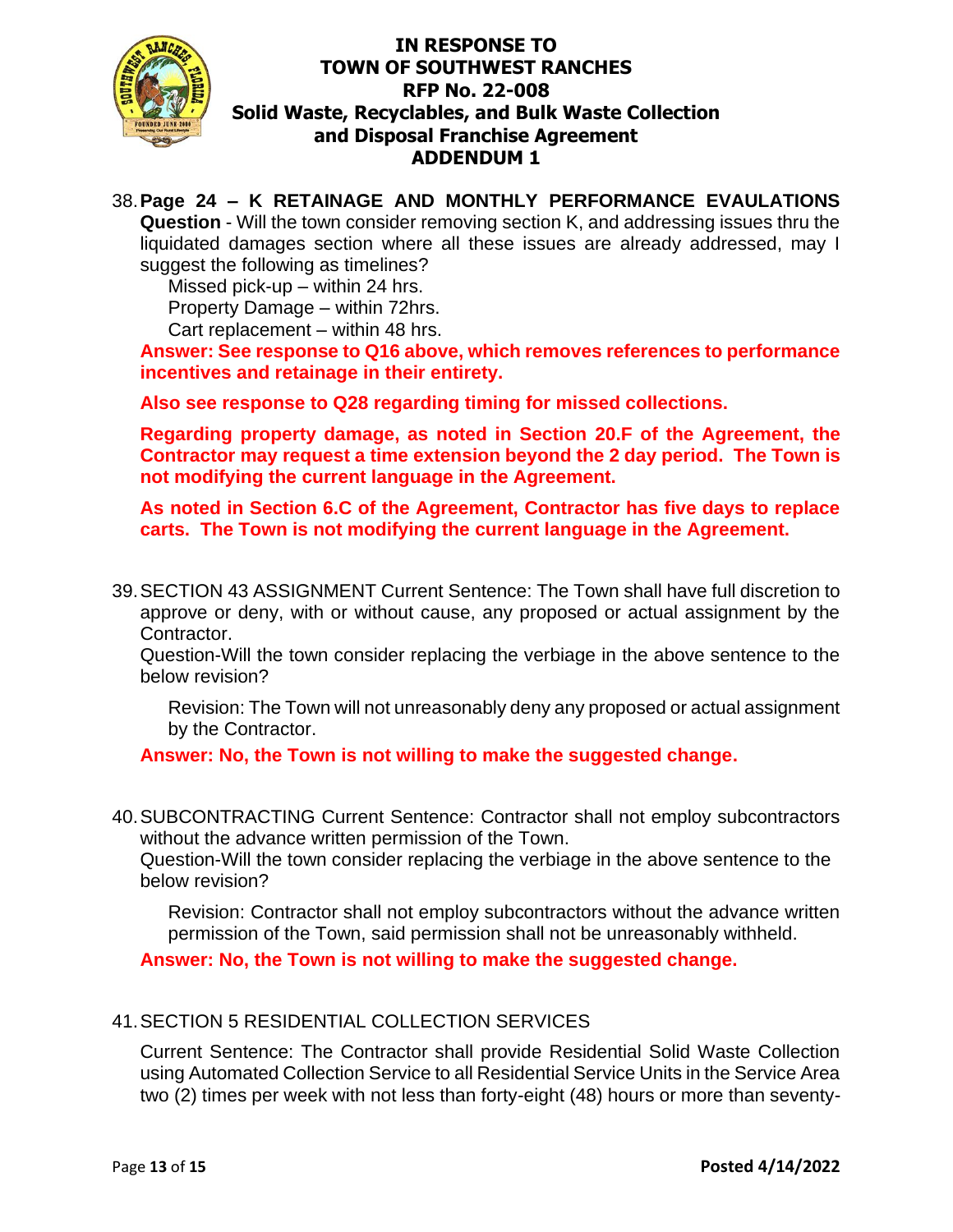

two (72) hours between regularly scheduled pickup days, [alternate: one (1) time per week] with the exception of Holidays as set forth herein. To the greatest extent possible, Contractor shall maintain the existing Collection schedule, unless a modification is approved by the Administrator.

Question: Would the town please clarify and correct the verbiage in the above sentence to the below proposed revision?

Revision: The Contractor shall provide Residential Solid Waste Collection using Automated or Semi- Automated Collection Service to all Residential Service Units in the Service Area two (2) times per week with not less than forty-eight (48) hours or more than seventy-two (72) hours between regularly scheduled pickup days, [alternate: one (1) time per week] with the exception of Holidays as set forth herein. To the greatest extent possible, Contractor shall maintain the existing Collection schedule, unless a modification is approved by the Administrator.

**Answer: There are no revisions shown in the "Revision" text provided with this submitted question. If the confusion is in regard to the "not less than fortyeight (48) hours or more than seventy-two (72) hours between regularly scheduled pickup days" because of the "[alternative: one (1) time per week]", note that if the Town elected the once per week collection option, the language regarding 48 hours and 72 hours would be deleted.** 

**If this is not the reason for requested clarification, please resubmit your question prior to the April 19 th deadline for questions.** 

42.Please allow for further negotiation of items in the Franchise Agreement with the selected hauler or hold an additional meeting/workshop with all haulers that are qualified to submit proposals to agree upon terms in advance, as there are multiple issues that must be agreed to in advance of submitting pricing that will affect the best possible package for the City. Most RFP's allow for negotiation afterwards with the hauler of the actual agreement.

**Answer: As noted in Section 2.11 – Written Agreement of the RFP, each Proposer shall prepare its Proposal, including its price proposal, assuming the terms and conditions of the Agreement, including revisions made through addenda, will not be further revised. The purpose of not allowing conditional proposals is an effort to provide an accurate comparison of Proposals for the Selection Committee. The Town may negotiate further with the Winning Proposer once the Selection Committee has scored Proposals, though the Town is not obligated to further negotiate.** 

43.Consider an Option for Bulk Pickup: Anytime during the week or two preceding the designated schedule for that section, this is commonly referred to as a Concierge Bulk Pickup Service, perfect for Southwest Ranches due to it's size and issues with piles